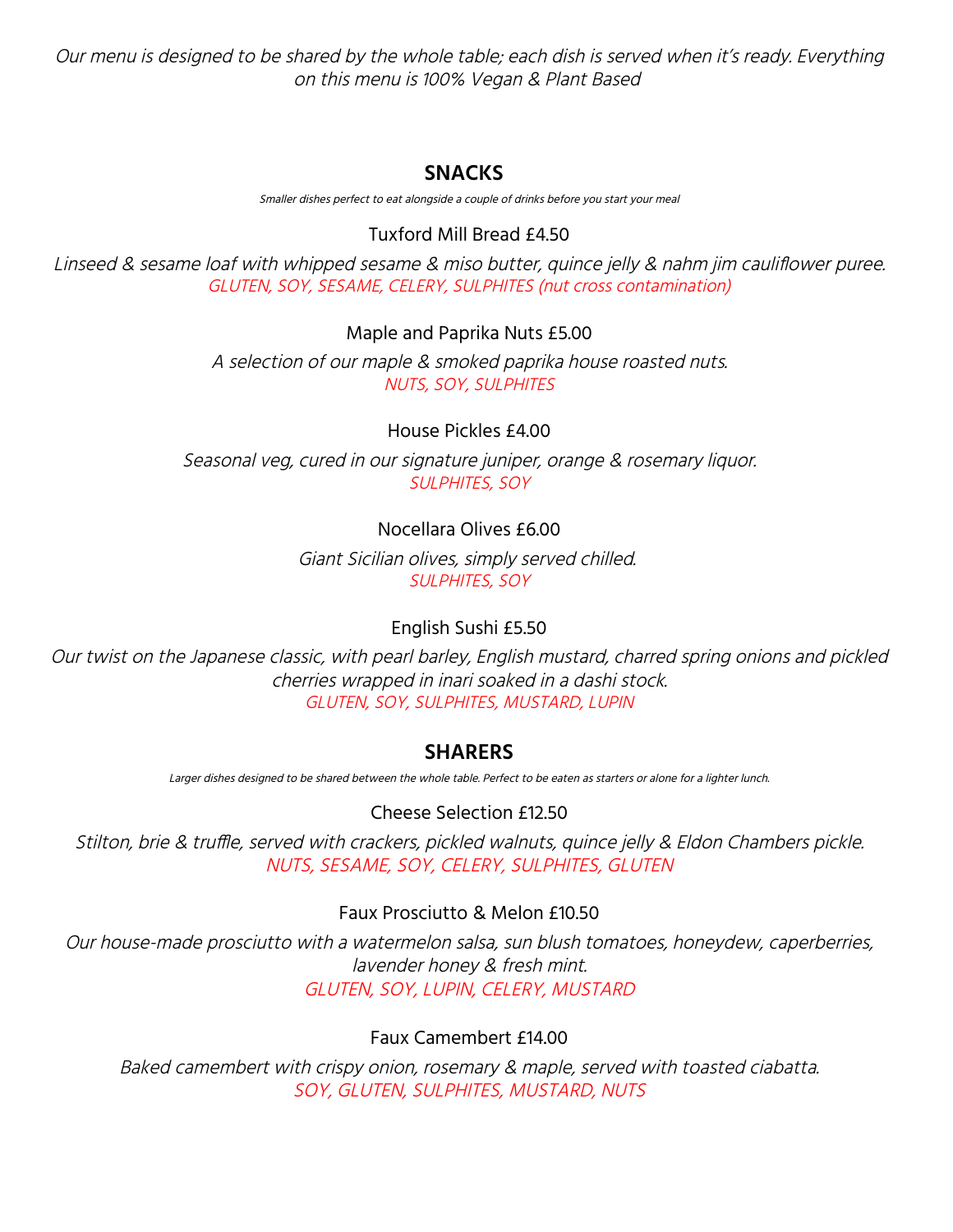# **TASTING PLATES**

The tasting plates vary in size but are smaller dishes similar to tapas, we recommend 2-3 dishes per person.

#### Asparagus & Prosciutto £9.00

Local mixed asparagus, in <sup>a</sup> split sauce of horseradish & truffle cream & fresh chive oil. Finished with our house-made crispy prosciutto. SOY, GLUTEN, CELERY, SULPHITES, CITRUS

### Heritage Tomato Tart £7.00

A beautifully fresh, summer tart with confit heritage tomatoes, whipped garlic gorgonzola, fresh English radish, tarragon, dill & tomato crisps. GLUTEN, SOY, NUTS, SULPHITES, CELERY

### Bbq Miso Hispi £6.00

Charred hispi cabbage glazed in <sup>a</sup> rich miso bbq sauce. Simply finished with burnt lemon & roasted pistachio. GLUTEN, SOY, NUTS, CELERY, SULPHITES

#### Wholegrain Croquettes £8.00

Mustard, potato & chive croquettes, with <sup>a</sup> light watercress & pea puree, finished with quick pickled shallot rings & <sup>a</sup> charred spring onion jus. GLUTEN, SOY, MUSTARD, SULPHITES, CELERY

## Brie & Brioche v6 £8.00

Toasted house brioche with <sup>a</sup> salsa of shallot, coriander, lime & pineapple. Finished with melted brie & caramelised pineapple. GLUTEN, SOY, SULPHITES, SESAME

#### Summer Green Wontons £6.50

Crispy fried wontons with fragrant pea, cabbage, shallot & herb filling. Poached in <sup>a</sup> dashi broth & finished with <sup>a</sup> spiced nahm jim oil. GLUTEN, SOY, SULPHITES, SESAME

#### Summer Squash & Stilton Salad £7.00

Roasted local squash with mixed leaves, pickled sweet red peppers, stilton & white balsamic. SULPHITES, SOY, NUTS, CELERY

#### Chestnut & Shitake £7.50

Garlic butter sauteed mixed mushrooms, finished with <sup>a</sup> teriyaki & toasted sesame glaze. Served with <sup>a</sup> miso & caramelised onion puree. SESAME, SOY, GLUTEN, CELERY, SULPHITES

#### Parmentier Potatoes £5.50

Garlic and rosemary laced potatoes, finished with flaked salt. SOY, SULPHITES